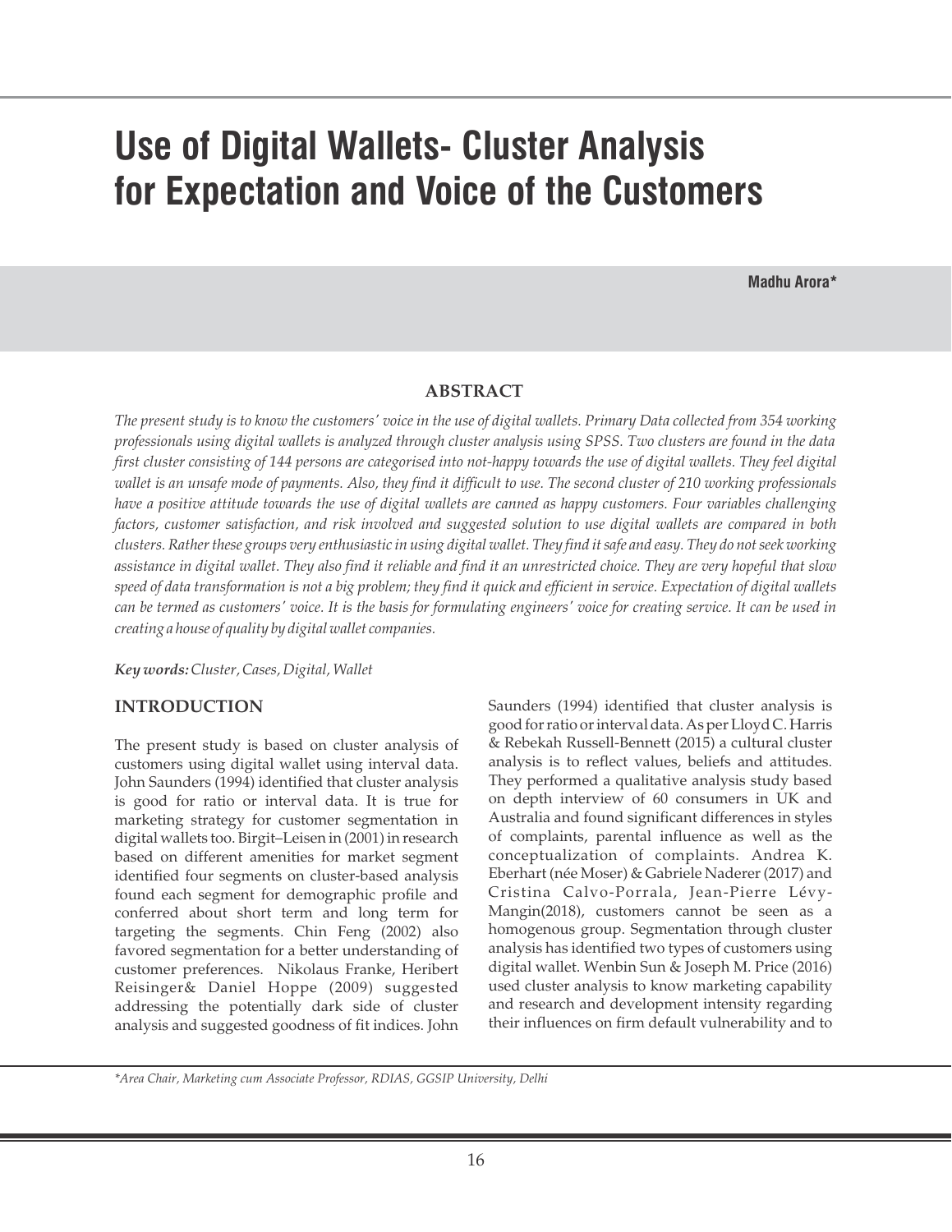demonstrate how marketing capability may support research and development concentrations' power on risk reduction. Janet Hoek, Nicole Roling& David Holdsworth (2013)also used clustering to know buyers' increasing attention in moral ingesting is organized and considerate association amidst apprehensions and performance is not found significant. Market segmentation is important to know the customers' demographic perception but also psychographic perception for creating a suitable marketing strategy for products and services. Market segmentation is helpful to provide customized service required by different segments of consumers. No concerted effort has been made to clustering the users of digital wallets, on the basis of challenges faced by users, customer satisfaction in use of digital wallets, risk involved as perception of customers and suggestive measures by the customers to perceive customer satisfaction in the use of digital wallets, hence present study is undertaken using cluster analysis to know demographic and psychographic segmentation of the customers using digital wallets.

Four variables are taken into consideration under this study. First is Challenging factors to examine the impact of digital wallet on customer satisfaction by analyzing the problems faced by the customers in the selected wallets. The number that corresponds to customer's degree of agreement or disagreement with that statement keeping in mind Problems in Digital Wallet which includes ten statements like Unsafe mode of payments, difficult to use, Inadequate Working Assistance, not reliable, restricted choice, not reliable, limited language options, attack on privacy, slow speed of data transmission, receiving of fake SMS and spams. (Arora M,2018)

### **Customer satisfaction Huddleston et al. (2009)abstracted customer satisfaction with**

A retailer as a result of the value provided by the spending practice. It is related to Impact on Customer Satisfaction which corresponds to your degree of agreement or disagreement with that statement include efficient management of funds, whether digital wallet is easy to use or not, it provides quickness to payment or not, use of digital wallets provides service efficiency or not. Customers voice were asked on the five-point Likert Scale. (Arora M,2018)

Risks: Due to digital wallet and factors responsible for these risks in the selected wallets are checked by some statements. The degree of agreement or disagreement with the Customers Risk Factors involved in Digital Wallet is judged through statements like Low Involvement of Service Providers, Poor Technological Architecture, Ambiguity in Consumer Protection Rules, No Consideration of Customers' Suspicion on the Business Model, Bad Experiences, Unawareness, Security Breaking and Misuse of Personal Information. (Arora M,2018)

Suggestions on Digital Wallet among the Customers is the fourth variable consisting of statements

for the expectation of customers like Implementation of Security Measures and Skilled Wallet Staff (Arora M,2018)

## **LITERATURE REVIEW**

John Saunders (1994) identified that cluster analysis is good for ratio or interval data. Birgit – Leisen in (2001) in research based on different amenities for market segment identified four segments on clusterbased analysis found each segment for demographic profile and conferred about short term and long term for targeting the segments.

Chin Feng (2002) with the objective to utilize numerous segmentation factors and to identifying lesser, well-defined bull parts of markets to increase commercial modest rewards. Nikolaus Franke, Heribert Reisinger& Daniel Hoppe (2009) suggested addressing potentially dark side of cluster analysis and suggested goodness of fit indices.Lloyd C. Harris & Rebekah Russell-Bennett (2015) is cultural cluster analysis to reflect values, beliefs and attitudes. He performed a qualitative analysis study based on depth interview of 60 consumers in the UK and Australia and found significant differences in styles of complaints, parental influence as well as conceptualization of complaints. Wenbin Sun & Joseph M. Price (2016) Promoting proficiency as well as data analysis was used in up surging business progress and mitigating the risk of stakeholders. The study provided suitable repercussions for promotion models and commercial exercise. Janet Hoek, Nicole Roling & David Holdsworth (2013) Although buyers' increasing attention in moral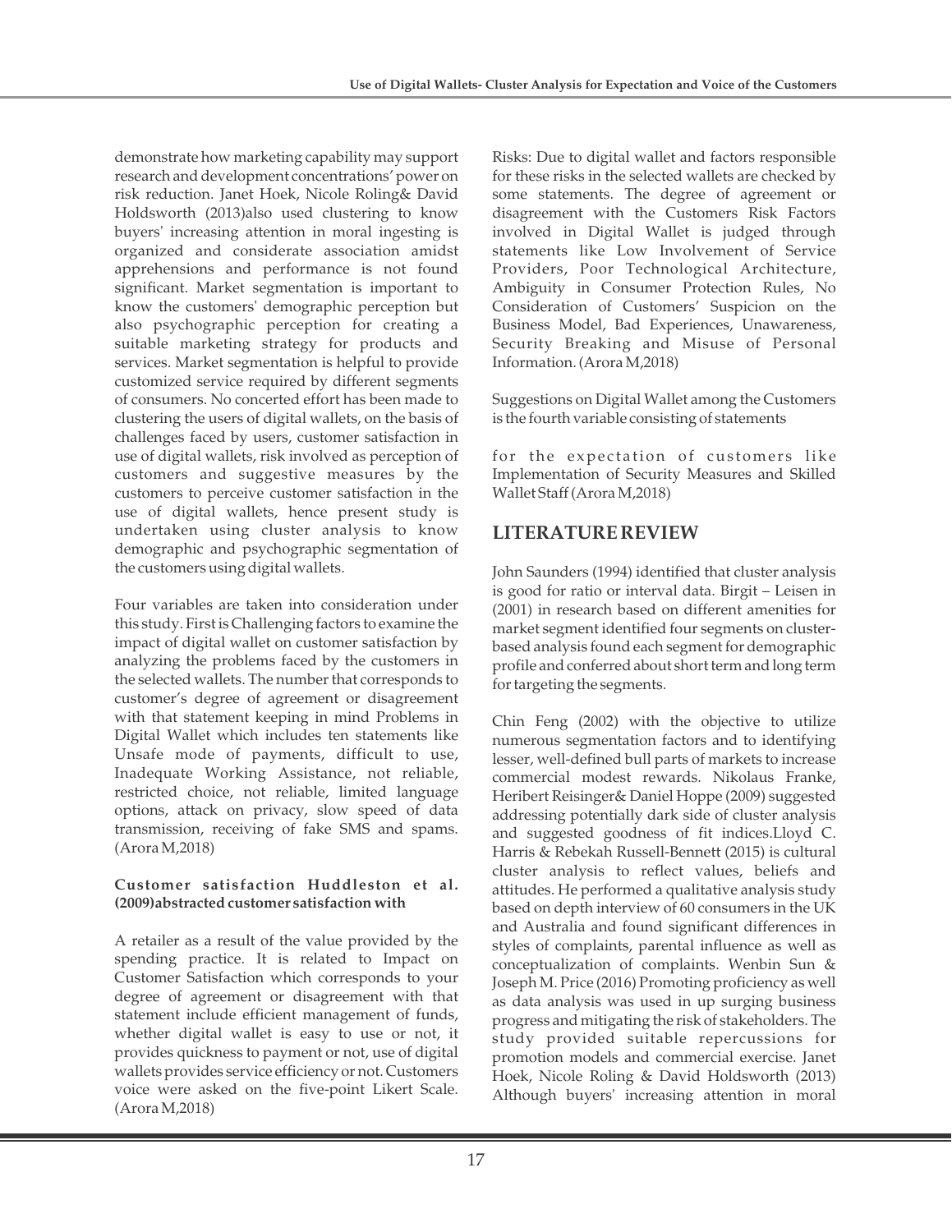ingesting is organized and considerate association amidst apprehensions and performance is not found significant. In the context of systematic-heuristic and behavior change model, the research discovered customers' indulgent in diverse principled entitlements and detailed eco-label as well as projected spurs high-quality performances. Qualitative analysis using In-depth interviews exposed the robust attention for non-economical attributes but substantial skepticism for precise entitlements. Two separate clusters were identified one was chiefly price-driven and the other more responsive to specific claims. Inconsistencies amid the findings raise important policy questions about the scientific basis of many ethical claims since consumers were strongly influenced by these, despite their views to the contrary. Andrea K. Eberhart (née Moser) & Gabriele Naderer (2017) made a study on the concepts and motives and heuristics for personal care products. A combinedmethod's slant syndicates real buying statistics using in-depth qualitative analysis for creating perceptions obtaining great external validity. Also, quantitative analysis was used for knowing the real purchase behavior of customers. Marketsegmentation method was developed. It was found that group A customers were self-motivated and were more satisfied. Insights of these types of customers can be utilized positively by retailers and marketers. Cristina Calvo-Porrala, Jean-Pierre Lévy-Mangin(2018), customer cannot be seen in homogeneous group as there are cluster showing different characteristics of the customers.

#### **Research Question**

Regarding the proposed research question "what are the main expectations of users of digital wallets segment?"

To know the features of users we have to identify that whether segmentation is feasible in user of digital wallets. Dendrogram is a useful method at the initial level to identify the cluster. Following dendrogram shows that two clusters are possible. Expectation of digital wallets can be termed as customers' voice. It is the basis for formulating engineers' voice for creating service. It can be used in creating a house of quality by digital wallet companies.

## **OBJECTIVES**

- (i) To check the clusters if any, for segmentation in use of digital wallets.
- (ii) To observe the customer voice in the use of digital wallets
- (iii) To suggest measures matching marketer company voice for digital wallets with customer's voice

#### **Data Assortment**

Primary data have been collected from the customers selected by judgment sampling with the help of self-structured questionnaire on five-point Likert Scale i.e. Strongly Disagree (SD), Disagree (D), Indifferent (I), Agree (A) and Strongly Agree (SA). After examination, 354cases were used for cluster analysis. Secondary data have been extracted from the research studies and articles published in various journals, magazines, newspapers and websites.

#### **Data Exploration**

The composed data were analyzed through descriptive statistical techniques like cluster analysis using ANOVA, Dendrogram to identify the clusters and k-means for demographic and psychographic analysis through PASW 22.0 version.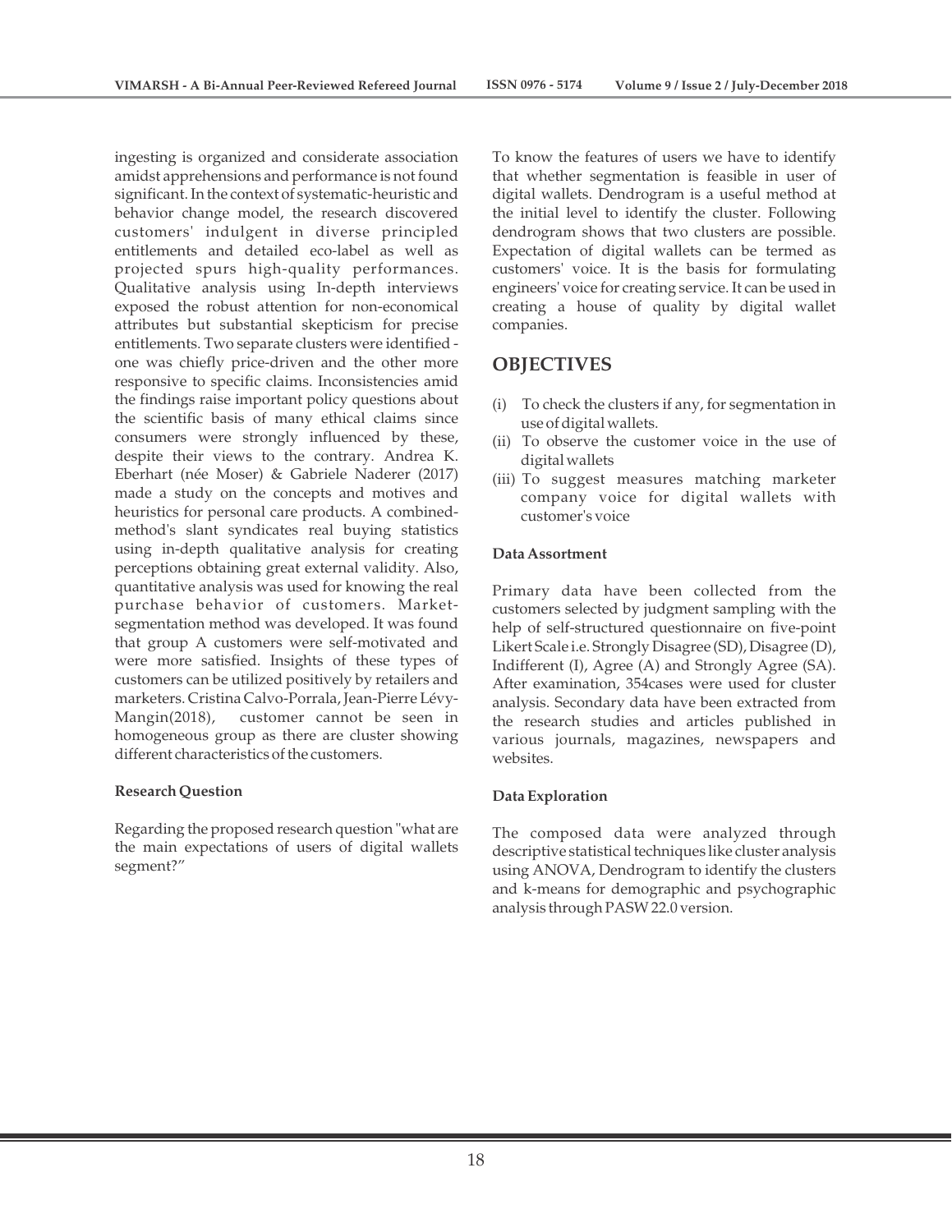

The F tests given in Table 1 should be used only for descriptive purposes because the clusters have been chosen to maximize the differences among cases in

different clusters. Two identified clusters can be considered for further study.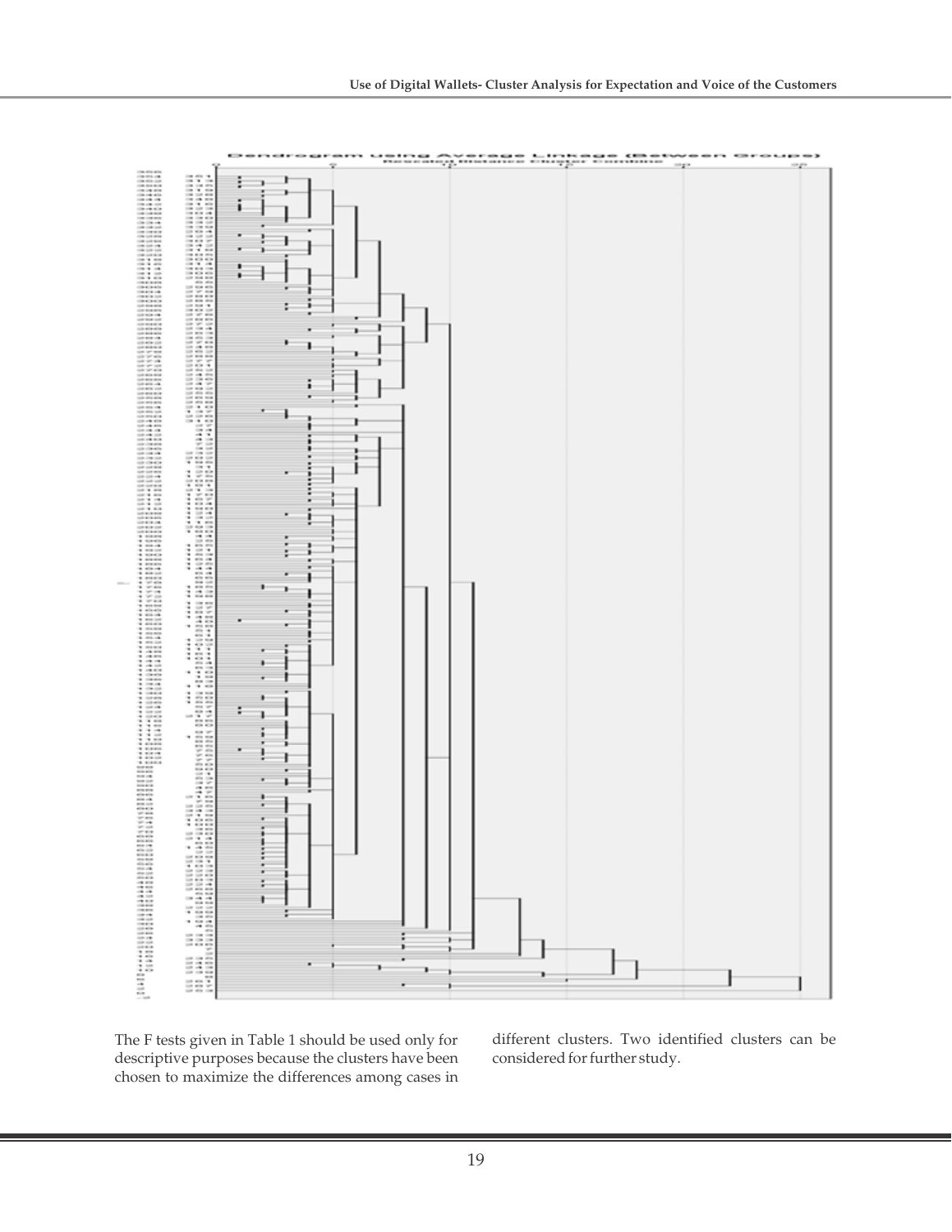|                                                     | Cluster           |       |      |
|-----------------------------------------------------|-------------------|-------|------|
|                                                     | Mean              |       |      |
| <b>Statements</b>                                   | Square            | F     | Sig. |
| @1Unsafemodeofpayments                              | 226.9             | 334.5 | 0.00 |
| @2DifficulttoUse                                    | 210.5             | 289.6 | 0.00 |
| @3InadequateWorkingAssistance                       | 208.4             | 3465  | 0.00 |
| @4NotReliable                                       | 159.8             | 252.3 | 0.00 |
| @5RestrictedChoice                                  | 162.3             | 227.1 | 0.00 |
| @6IntellectualEffortsrequired                       | 169.8             | 208.7 | 0.00 |
| @7LimitedLanguagesOptions                           | 109.4             | 120.8 | 0.00 |
| @8AttackonPrivacy                                   | 114.7             | 160.9 | 0.00 |
| @9SlowSpeedofDataTransmission                       | 138.7             | 202.9 | 0.00 |
| @10ReceivingofFakeSMSandScams                       | 138.6             | 142.8 | 0.00 |
| @1EfficientManagementofFunds                        | 14.4              | 21.4  | 0.00 |
| @6Quickness                                         | 2.0               | 3.5   | 0.06 |
| @7ServiceEfficiency                                 | 7.4               | 12.2  | 0.00 |
| @1LowInvolvementofServiceProviders                  | 50.6              | 90.4  | 0.00 |
| @2PoorTechnologicalArchitecture                     | $\overline{14.1}$ | 19.2  | 0.00 |
| @3AmbiguityinConsumerProtectionRules                | 10.7              | 18.4  | 0.00 |
| @5NoConsiderationofCustomersOwnTermsampSetPreferenc | 15.9              | 29.5  | 0.00 |
| @6Suspiciononthe4Model                              | 14.8              | 21.2  | 0.00 |
| @7BadExperiences                                    | 39.0              | 45.1  | 0.00 |
| @8Unawareness                                       | 16.5              | 20.8  | 0.00 |
| @9SecurityBreaking                                  | 17.5              | 24.1  | 0.00 |
| @10MisuseofPersonalInformation                      | 16.1              | 21.6  | 0.00 |
| @1ImplementationofSecurityMeasures                  | 3.2               | 5.8   | 0.02 |
| @3SkilledWalletStaff                                | 5.4               | 7.3   | 0.01 |

**Table 1: ANOVA Analysis for clusters**

*df=1 df=352*

The observed significance levels are not corrected for this and thus cannot be interpreted as tests of the hypothesis that the cluster means are equal

As shown in Table 2, 144 cases represent cluster 1 and 210 cases in cluster 2, means are shown in Table 3. Mean for Difficult to use is 2.1 which is the minimum of all the problems or challenges faced by users of digital wallets. It means they do not find it easy to use digital wallet. It can be said that attack on

privacy which is highest (3.1) for challenges in using digital wallets. It shows customers do not find safe as they consider that using digital wallets may reveal their personal information to the third party. Still, customer of cluster one is not very positive for using digital wallets. If we discuss about customer satisfaction, they find it is a way of efficient management of funds 3.7) but not find it so quick (4.3).

| Table 2: Number of Cases in each Cluster |  |
|------------------------------------------|--|
|------------------------------------------|--|

| Cluster | No. of cases |
|---------|--------------|
|         | 144          |
|         | 210          |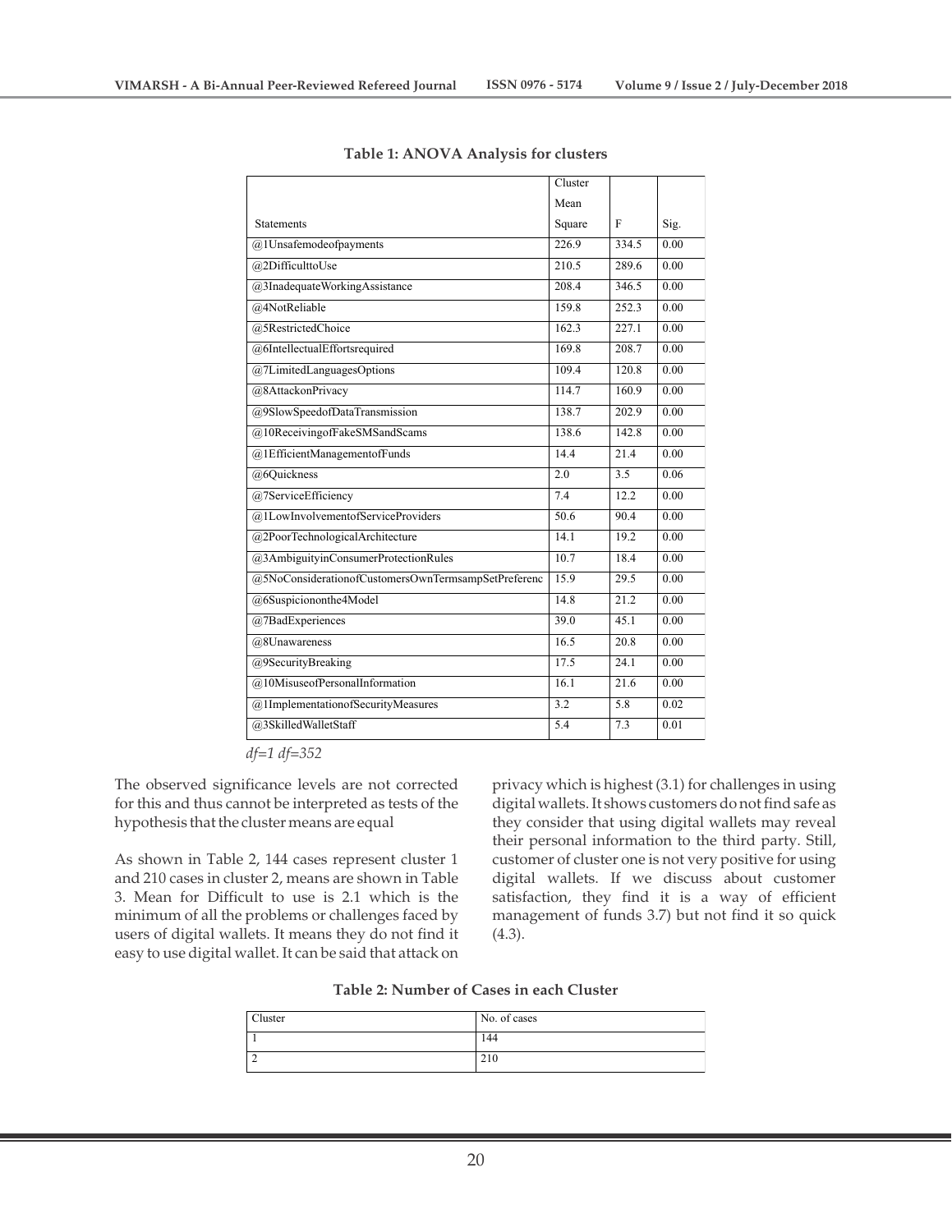As far as the risk involved is concerned cluster 1 find responsible to poor infrastructure (3.2) and again personal information is at stake (3.9) as per their discretion, if they choose to use digital wallets. Rather cluster 2 does not assume bad experience

(4.3). Even they are trust about not leakage of personal information (4.3). Skill wallet staff for providing a solution to queries of customers is the solution both cluster 1 (4.1) and 2 (3.8) believes this phenomenon.

| Variables      | <b>Statements</b>                          | Cluster 1 | Cluster <sub>2</sub> |
|----------------|--------------------------------------------|-----------|----------------------|
|                |                                            | Means     | Means                |
| Challenging    | @1Unsafemodeofpayments                     | 2.7       | 4.3                  |
| factors in     | @2DifficulttoUse                           | 2.1       | 3.7                  |
| digital wallet | @3InadequateWorkingAssistance              | 2.3       | 3.9                  |
|                | @4NotReliable                              | 2.5       | 3.9                  |
|                | @5RestrictedChoice                         | 2.5       | 3.9                  |
|                | @6IntellectualEffortsrequired              | 2.4       | 3.8                  |
|                | @7LimitedLanguagesOptions                  | 2.4       | 3.6                  |
|                | @8AttackonPrivacy                          | 3.1       | 4.2                  |
|                | @9SlowSpeedofDataTransmission              | 2.7       | 4.0                  |
|                | @10 Receiving of Fake SMS and Scams        | 2.8       | 4.1                  |
| Customer       | @1 Efficient Management of Funds           | 3.7       | 4.1                  |
| Satisfaction   | @6 Quickness                               | 4.3       | 4.1                  |
|                | @7 Service Efficiency                      | 4.0       | 3.7                  |
| <b>Risks</b>   | @1 Low Involvement of Service Providers    | 3.4       | 4.2                  |
| Involved       | @2 Poor Technological Architecture         | 3.2       | 3.6                  |
|                | @3 Ambiguity in Consumer Protection Rules  | 3.5       | 3.8                  |
|                | @5 No Consideration of Customers Own Terms | 3.7       | 4.1                  |
|                | and Set Preference                         |           |                      |
|                | @6 Suspicion on the 4Model                 | 3.4       | 3.8                  |
|                | @7 Bad Experiences                         | 3.6       | 4.3                  |
|                | @8 Unawareness                             | 3.8       | 4.2                  |
|                | @9 Security Breaking                       | 3.8       | 4.2                  |
|                | @10 Misuse of Personal Information         | 3.9       | 4.3                  |
| Solutions to   | @1 Implementation of Security Measures     | 4.3       | 4.5                  |
|                | @3Skilled Wallet Staff                     | 4.1       | 3.8                  |

**Table 3: Final Cluster Centres in use of digital wallets**

There is no significant difference based on gender as an almost equal number of male and females are classified in both clusters as per Table 4. Age wise it is observed that 60.7 percent are in cluster 2 in comparison to 40.5 percent in cluster 1, it can be stated that young millennial age 18-35 years are more satisfied in using digital wallets. But in the age

group 36-50 years, the picture is reversed. 52.2 percent are in cluster 1 and 32.8 percent in cluster 2, which shows they are not satisfied with the services of digital wallets. There is not a big cluster difference in age group 51-70 as 7.3 percent in cluster 1 and 6.6 percent in cluster 2.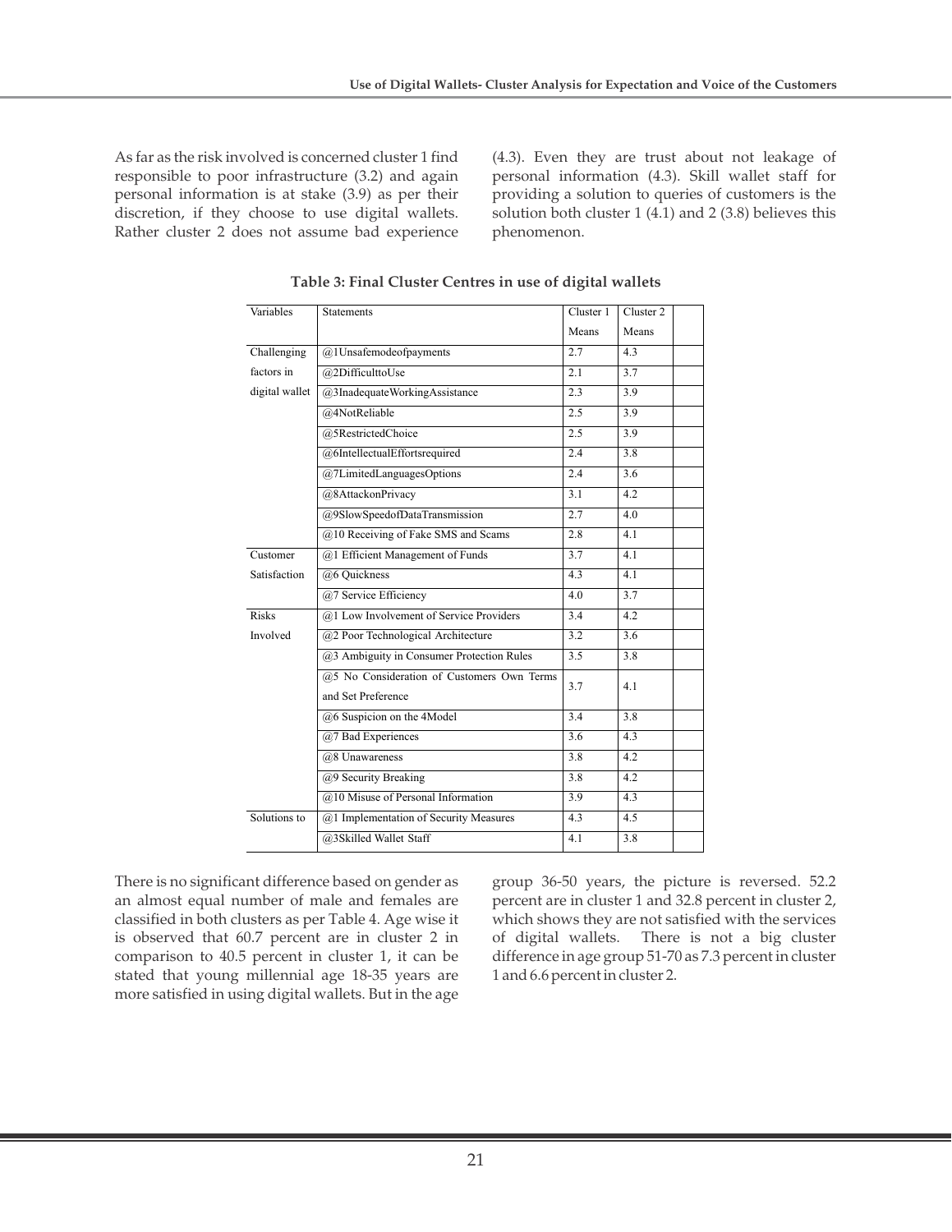|               | Demographic                                          | Cluster 1 | Cluster 2 |
|---------------|------------------------------------------------------|-----------|-----------|
| Gender        | Male (Number)                                        | 119       | 113       |
|               | % of male in each cluster                            | 51.3      | 48.7      |
|               | Female (Number)                                      | 61        | 61        |
|               | % of female in each cluster                          | 50.0      | 50.0      |
| Age           | Age                                                  |           |           |
|               | 18-35 Years (Number)                                 | 94        | 74        |
|               | 36-50 years (Number)                                 | 121       | 40        |
|               | 51 to 70 years (Number)                              | 17        | 8         |
|               | Total                                                | 232       | 122       |
|               | Percentage of age 18-35 Years in each<br>cluster     | 40.5      | 60.7      |
|               | Percentage of age 36-50 Years in each<br>cluster     | 52.2      | 32.8      |
|               | Percentage of age 51-70 Years in each<br>cluster     | 7.3       | 6.6       |
| Occupation    | Student (Number)                                     | 45        | 40        |
|               | Private Job (Number)                                 | 88        | 28        |
|               | Government Job (Number)                              | 39        | 10        |
|               | Business (Number)                                    | 24        | 20        |
|               | Profession (Number)                                  | 22        | 11        |
|               | Any Other (Number)                                   | 14        | 13        |
|               | Total                                                | 232       | 122       |
|               | Percentage of studentin each cluster                 | 19.4      | 32.8      |
|               | Percentage of private job employeein<br>each cluster | 37.9      | 23.0      |
|               | Percentage of government job                         |           |           |
|               | employeein each cluster                              | 16.8      | 8.2       |
|               | Percentage of businessman in each                    |           |           |
|               | cluster                                              | 10.3      | 16.4      |
|               | Profession                                           | 9.5       | 9.0       |
|               | Percentage of any other occupation in                |           |           |
|               | each cluster                                         | 6.0       | 10.7      |
|               | Total                                                | 100.0     | 100.0     |
|               | Under Graduate (Number)                              | 43        | 50        |
|               | Post Graduate (Number)                               | 166       | 59        |
| Qualification | PhD (Number)                                         | 18        | 4         |
|               | Others (Number)                                      | 5         | 9         |
|               | Total (Number)                                       | 232       | 122       |
|               | Percentage of under graduatesin each<br>cluster      | 18.5      | 41.0      |
|               | Percentage of post graduatesin each<br>cluster       | 71.6      | 48.4      |
|               | Percentage of PhDin each cluster                     | 7.8       | 3.3       |
|               | Percentage of otherin each cluster                   | $2.2\,$   | 7.4       |
|               | Total                                                | 100.0     | 100.0     |

## **Table 4: Cluster center of Demographic**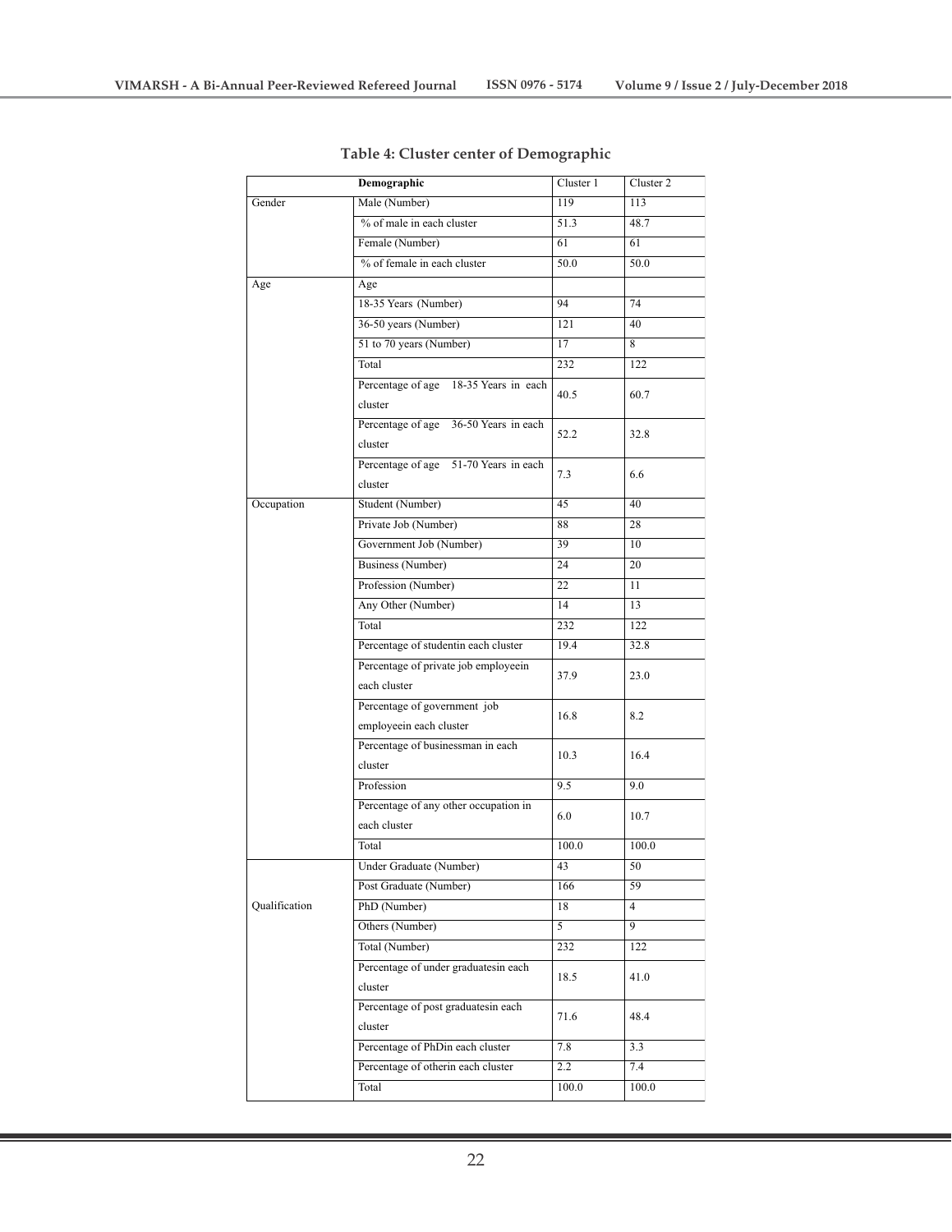## **RESEARCH FINDINGS**

**Cluster analysis:** In the present study hieratical cluster method is developed in order to identify and classify users of mobile wallet. Our results demonstrated a two-cluster solution was appropriate, shown in Figure 1 dendrogram using average linkage. The segmentation derived from the cluster analysis is valid, as the F-ratios computed through ANOVA analysis revealed in Table 1 that the cluster differs significantly. As shown in Table 2, 144 cases represent cluster 1 and 210 cases in cluster 2. Final cluster center in table 3 make obvious that Cluster 1 treats digital wallet as an unsafe mode of payment (2.7), also this cluster finds difficult to use (2.1). This type of respondents also finds inadequate working assistance. They also question the reliability of using digital wallet (2.3), their choice is restricted while using digital wallets. (2.5). Student's percentage in cluster 1 is only 19.4 but it is 32.8 percent in cluster 2, it shows students have a positive perception about using digital wallets. But in the case of private job employees, the situation is reversed. 37.9 percent are falling in cluster 1 and 23 percent in cluster 2. Also, employees in government job are having the same scenario. 16.8 percent government employees are cluster 1 and 8.2 in cluster 2. Also the businessmen 10.3 percent are in cluster 1 and 23 percent are in cluster 2. But again, the situation is different in cases of any other profession. Cluster 2 is significantly high responsiveness 10.7 are cluster 2 in comparison to 6 percent in cluster 1. It shows that students and people in other professions have a positive perception regarding using digital wallets.

Cristina Calvo-Porrala, Jean-Pierre Lévy-Mangin(2018), a customer cannot be seen in homogeneous group, Second, cluster of 210 working professionals have a positive attitude towards the use of digital wallets. Rather these groups very enthusiastic in using digital wallet. They find it safe and easy. They do not seek for working assistance in digital wallet. They also find it reliable and find it an unrestricted choice. They are very hopeful that the slow speed of data transformation is not a big problem; they find it quick and efficient in service. Demographic results for targeting for digital wallets are similar on the research by Birgit – Leisen in (2001) also segmented on a demographic basis for targeting.

Student's percentage in cluster 1 is only 19.4 but it is 32.8 percent in cluster 2, it shows students have a positive perception about using digital wallets. But in the case of a private job employee, the situation is reversed. 37.9 percent are falling in cluster 1 and 23 percent in cluster 2. Also, employees in government job are having the same scenario. 16.8 percent government employees are cluster 1 and 8.2 in cluster 2. Also the businessmen 10.3 percent are in cluster 1 and 23 percent are in cluster 2. But again, the situation is different in cases of any other profession. Cluster 2 is significantly high responsiveness 10.7 are cluster 2 in comparison to 6 percent in cluster 1. It shows that students and people in other professions have positive perception regarding using digital wallets.

## **SUGGESTIONS**

As two clusters are identified, service for digital wallets can be segregated as per recommended clusters. The first cluster is not too techno-savvy and do not find the digital wallet safe. For that type of customer, some assurance is required to be provided to these types of customers. Confidentiality of not leaking the private information will work for betterment. For cluster two type of customers, as they are positively in using digital wallet. This should be taken as an opportunity for the growing use of digital wallets. Their transaction frequency can be increased using white good and other big transactions. It can be further used for B2B transactions too. There is no significant difference based on gender as an almost equal number of males and females are classified in both clusters. That is the reason that remedial measures should not be differentiated for gender demography. But age-wise it is observed that higher percent are in cluster 2 in comparison to cluster 1, it can be stated that young millennial age 18-35 years are more satisfied in using digital wallets. More efforts should be done for the age group 36-50 years. The expectation of digital wallets can be termed as customers' voice. It is the basis for formulating engineers' voice for creating service. It can be used in creating a house of quality by digital wallet companies.

## **CONCLUSIONS**

The present study gives a comprehensive segmentation based categorization of users of digital wallets. Regarding the proposed research question